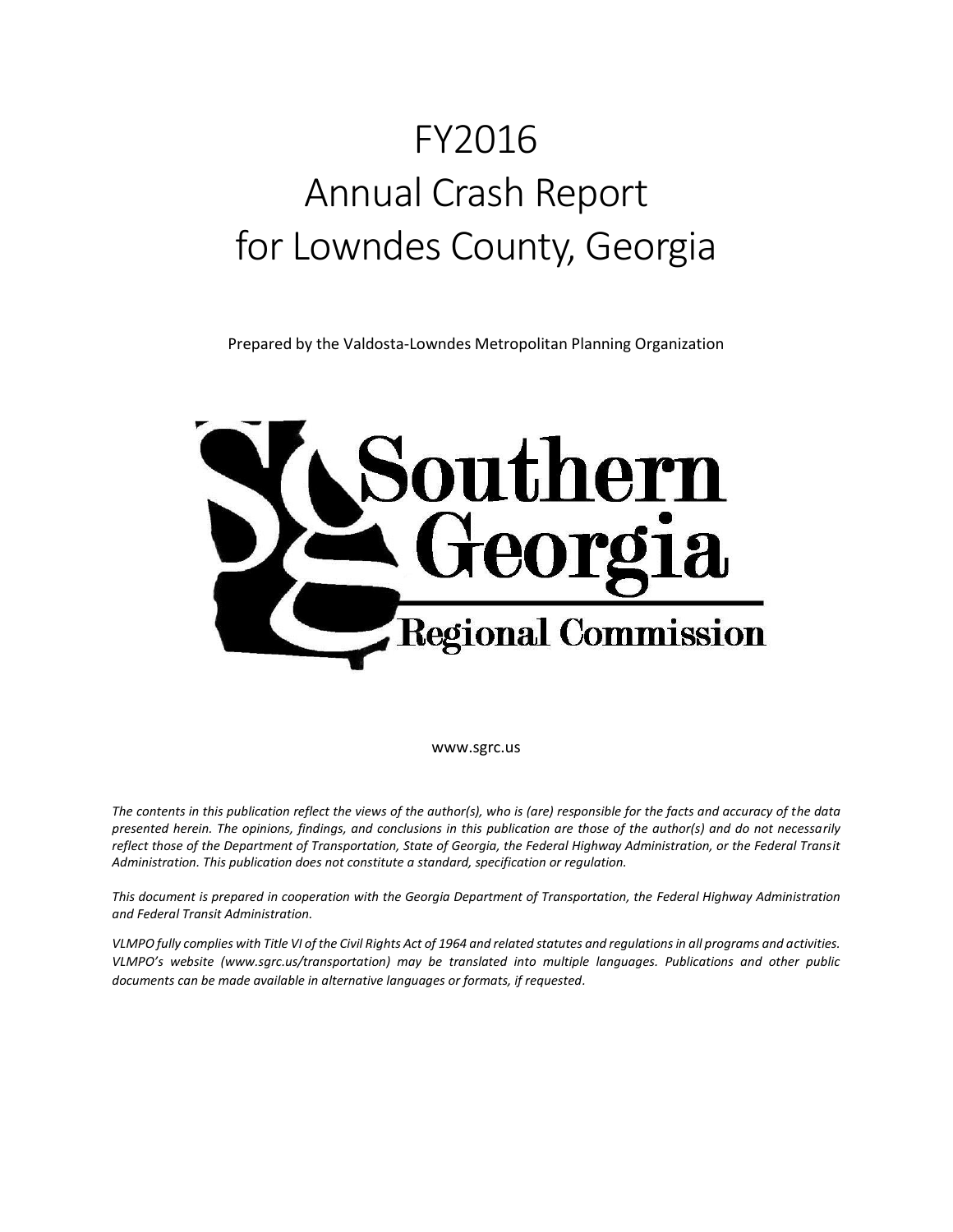Since 2007, the Valdosta-Lowndes Metropolitan Planning Organization VLMPO) has produced an annual Vehicle Crash Report examining infrastructure and behavioral safety concerns the urban and rural portions of Lowndes County. The report is used to supplement the development of the VLMPO transportation plans and to identify transportation infrastructure projects to improve the safety of the travelling public.

The VLMPO Annual Vehicle Crash Report includes data from three years that includes data from 2010-2015. This report will continue to be used to inform local public agencies of crash related data in the community, and to identify causes of crashes and possible safety improvements, law enforcement, or education improvements.

It will help to identify future safety related infrastructure projects, and make data available to the MPO and local jurisdictions which will allow analysis of the most beneficial projects and actions based on past crashes at specific locations. Local jurisdictions, agencies and other groups can also use this report to target education and enforcement efforts so as to help reduce crashes of all types on the roadways of Lowndes County.

For the FY2016 Crash Report for Lowndes County, the Valdosta-Lowndes Metropolitan Planning Organization chose to use the goals of the Georgia Governor's Office of Highway Safety's Strategic Highway Safety Plan and review the local data related to those goals. Below is this analysis of crash data and how well Lowndes County communities are achieving these goals locally.

# **Average Annual Fatalities**

To reduce total traffic fatalities by 9% from 1,222 (2010-2012 average) to 1,111 (2013-2015 average) in 2015. 2010-2012 – 15.33 2013-2015 – 13 Reduction – 15.2%

#### **Serious Traffic Injuries**

To decrease the number of serious traffic injuries below the 2012 calendar base year average of 115,116 to 112,256 by 2015.  $2012 - 1,493$  $2015 - 1,962$ Increase – 469

#### **Fatality Rate per 100M VMT**

To reduce fatality rate per 100M *VMT* by 4.8% from 1.12 (2010-2012 average) to 1.07 (2013-2015 average) in 201S. 2010-2012 – 1.139 2013-2015 – 1.117 Reduction – 1.93%

#### **Unrestrained Passenger Fatalities**

To reduce unrestrained passenger vehicle occupant fatalities by 22.7% from 406 (2010-2012 average) to 314 (2013- 2015 average) in 2015.  $2010 - 2012 - 3$  $2013 - 2015 - 2.33$ Reduction – 22.3%

Alcohol Impaired Fatalities

To reduce alcohol impaired driving fatalities by 5% from 290 (2010-2012 average) to 276 (2013-2015 average) in 2015.

 $2010 - 2012 - 0$  $2013 - 2015 - 0$ No Change – 0